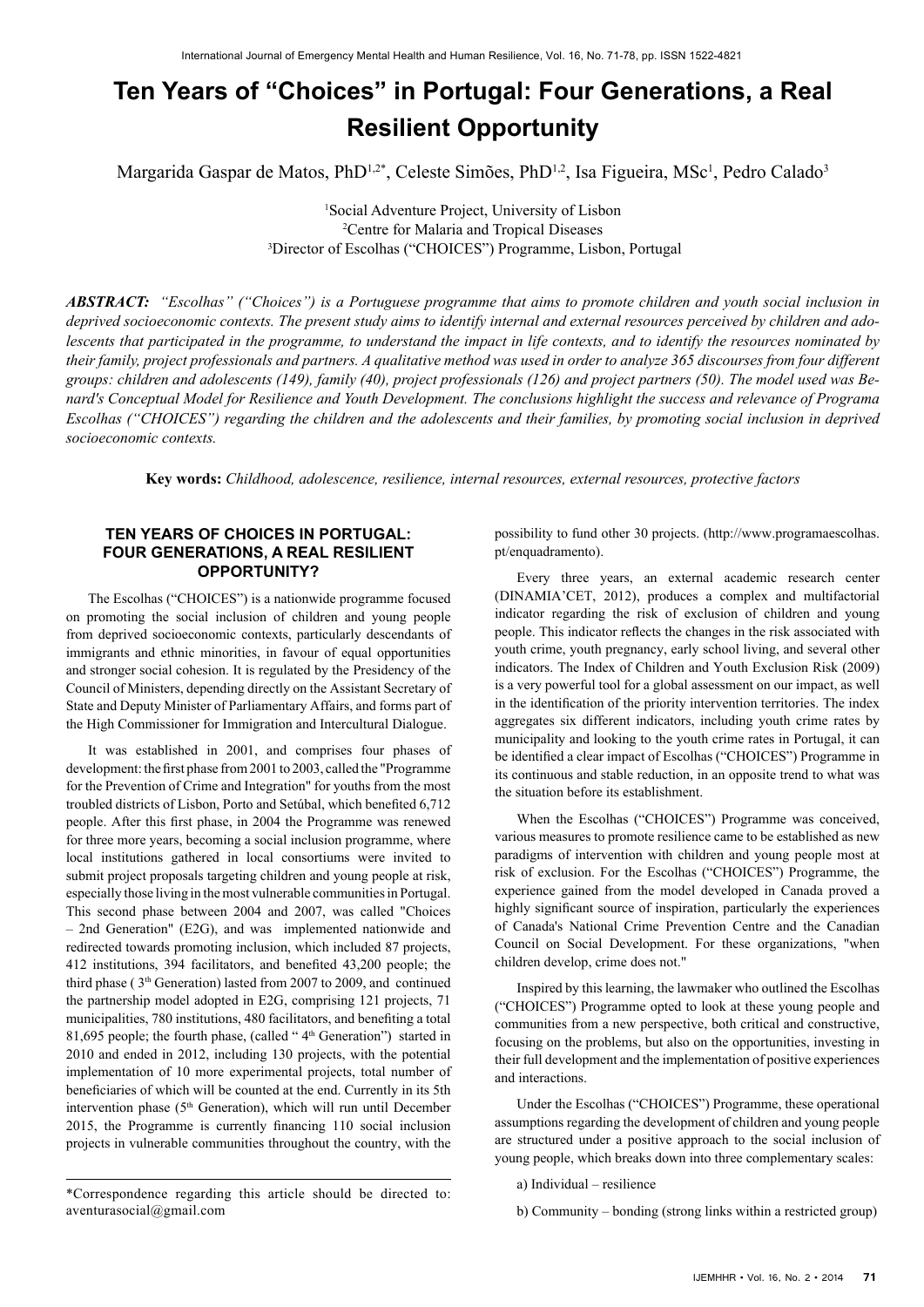c) World – bridging (weaker links, but within a larger group)

Thus, at the individual level, we find four fundamental dimensions in the field of fostering resilience:

- 1. Promoting positive interaction;
- 2. Developing personal, social, cognitive and moral competencies;
- 3. Encouraging success;
- 4. Providing opportunities for the construction of a positive identity.

The capacity for positive interaction is a vital emotional element that makes it possible for the children and young people to form relationships with opportunities for socialization, be they family, their peer group, school, the community or culture. This is an element often highlighted by external assessment of the Escolhas ("CHOICES") Programme as a clear differentiator in its approach: the actual belief in a positive approach for children, young people, families and communities in general.

The Escolhas ("CHOICES") Programme aims for the integrated development of children and young people through positive building of their development, including social, emotional, cognitive and moral competencies. According to the external assessment that examined the theoretical and methodological model by observing the local experiences of the Escolhas ("CHOICES") Programme (CET, 2007), cognitive competencies are related to the ability to understand situations logically and objectively, interpreting social situations and positioning oneself clearly in light of them. It also includes the ability to solve problems and make decisions in a rational and controlled manner.

In celebration of 10 years of the Escolhas ("CHOICES") Programme, the testimonies of some recipients and beneficiaries of projects across the country were compiled and published in a book (Programa ESCOLHAS, 2011). The content analysis of this book is the aim of the present work-

# **THEORETICAL FRAMEWORK**

The experience of individuals and factors related to their physical and social engagement may, on the one hand, promote the development of risk behaviors or, alternatively, act as factors promoting healthy and positive development. Therefore it is fundamental to strengthen healthy choices in terms of lifestyles, which must be achieved by means of a reorganization of the physical, social, cultural and economic environment. Existing literature has been interested in the study of the adaptive capacities of people in the face of adverse conditions, i.e. understanding why different individuals behave differently under the same stressful situation and use different adaptive responses. One of the concepts emerging from the studies is "resilience" (Werner & Smith, 2001). Windle (1999) defines resilience as the successful adaptation to life tasks under conditions of social disadvantage or highly adverse situations. This adaptation takes the form of a process or the result of processes that allow significant risks to be overcome (Luthar, Cicchetti, & Becker, 2000; Trzesniak, Libório, & Koller, 2011).

**72** de Matos • Ten Years of "Choices" in Portugal... These risks are especially significant when they accumulate and interfere with the individuals' proper psychological and social adjustment. Research in this area has shown that the combination of four stress factors quadruples the likelihood of maladjustment in relation to the combination of three stress factors. This hypothesis, known as cumulative risk (Rutter, 1987), states that the number of risk factors seems to have more weight in the psychosocial adjustment of individuals than the actual type of problems (Simões,

Matos, Tomé et al., 2008). When this happens, it is essential to implement protective mechanisms to cope with the risk. Rutter (1984, 1987) identifies four protective processes that lead to resilience. The first process involves reducing the impact of risk factors on the individual. According to the author, this process is a crucial mechanism that may occur in two forms: by changing the meaning or the danger this factor poses to the individual, or changing the individual's exposure to risk or their close involvement with this situation. A second mechanism involves reducing the negative consequences of exposure: the consequences of exposure to risk are generally harmful, thus generating more risk. This cyclical reaction of cause-effect has adverse long-term consequences, as would be expected. Another protective process involves promoting self-esteem and self-efficacy, Rutter stressing in this context the role of safe and harmonious relationships in protecting against risk involvements, in promoting a sense of personal worth and belief in knowing how to cope successfully with the challenges that life poses. Finally, the author speaks of the opening of opportunities that often constitute turning points in individuals' lives. These opportunities may be reflected in participation in activities or programmes that promote the development of social skills and investment in prosocial activities. These opportunities may also raise expectations about the future and, simultaneously, the effort and persistence required to achieve the goals. In addition to these processes, Rutter (1984) emphasizes as crucial ingredients for resilience the ability to solve problems and the ability to deal with change.

In this context, multiple programmes have emerged with the aim of optimizing one or more aspects of personal and social skills: verbal and non-verbal communication, problem management, managing emotions, assertiveness; promoting simple and complex social skills (Matos, 2005) and, more recently, promoting resilience itself (Simões, Matos, Tomé et al., 2009a ; 2009b) or promoting selfregulation and the acquisition and maintenance of a social support network (Matos & Sampaio, 2009; Matos et al., 2011; Matos et al., 2012; Matos & Tomé, 2012 a, 2012 b).

According to Brooks (2006), resilience is an ecological phenomenon, i.e. it develops through interaction with the various contexts in which the individual functions, such as family, school, neighbours and community.

Benard's Conceptual Model for Resilience and Youth Development is precisely one of the models that are based on an ecological perspective, systematizing the interaction between the various resilience factors, such as environmental resources and internal resources (Institute of Education Sciences, 2007). According to the model, the environmental resources available in key life contexts, such as the family, school, peers and the community, promote positive outcomes in health, social and academic areas, and discourage involvement in risk behaviours, or those that impair positive development (Simões, Matos, Tomé et al., 2009a ; 2009b).

Benard (1995) highlights the importance of the following protective procedures in each of these contexts: the importance of relationships of affection with significant adults, positive and high expectations and opportunities for meaningful participation.

The emotional connection with people in meaningful contexts (father, mother, a sibling, a friend, a teacher, a caregiver) will allow the young person to obtain support for healthy development, whereby the existence of at least one support person is one of the most important factors for proper adjustment in addressing the risk.

Having high expectations is another important factor that promotes protective processes. The feeling that others expect something positive from the young person and believe that they are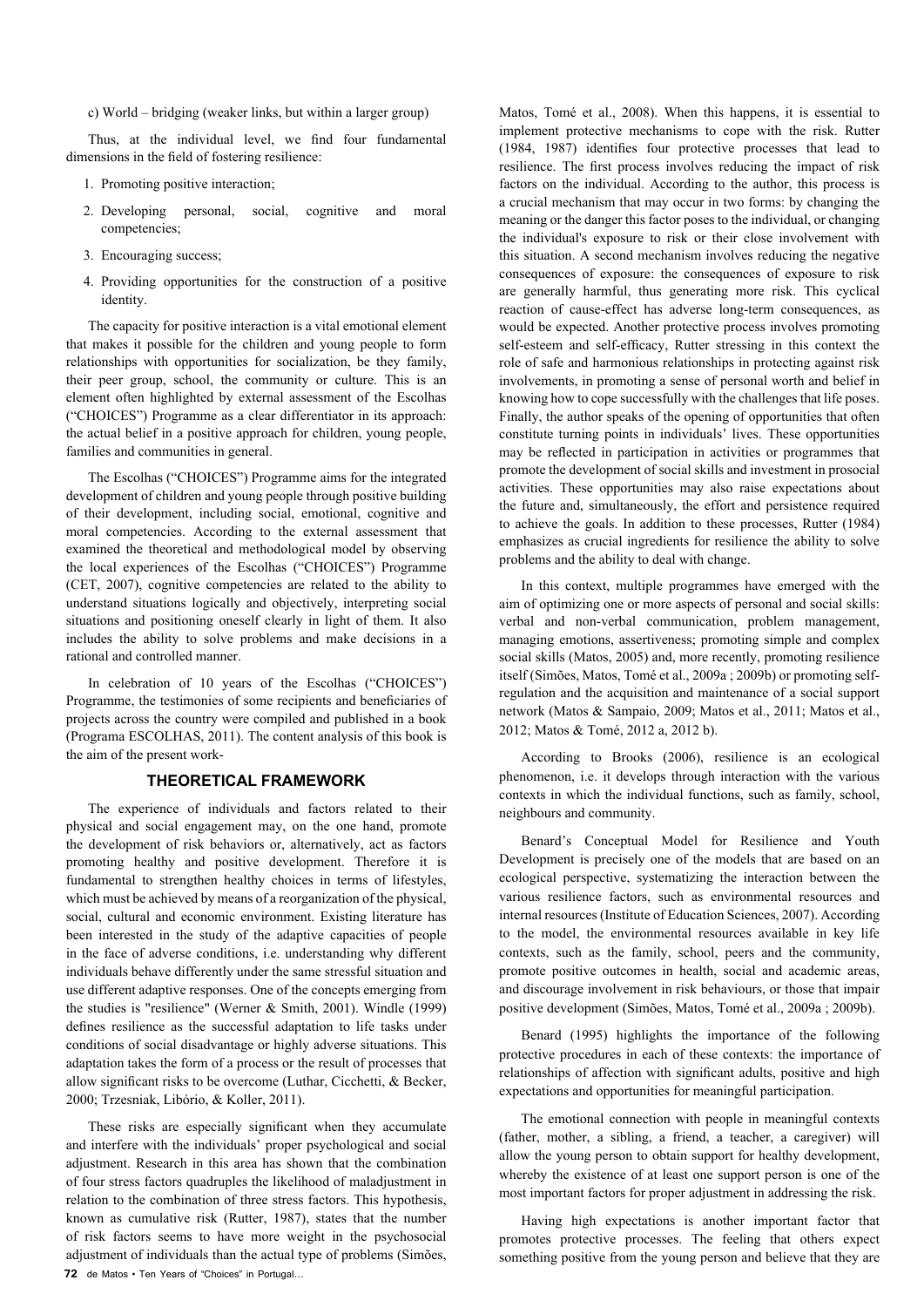capable of doing their best, leads individuals to develop self-esteem, self-efficacy, autonomy and optimism.

As a result of high expectations, opportunities for participation appear in meaningful contexts, leading to the development of a sense of belonging and responsibility and the ability to make decisions.

According to Benard's model (Institute of Education Sciences, 2007), environmental resources trigger the development of internal resources such as cooperation and communication, empathy, problem solving, self-efficacy, self-knowledge, goals and aspirations and self-esteem.

The skills of cooperation and communication are associated with flexibility in relationships, the ability to work with others, to convey information and ideas, and to express feelings and needs to others. The ability to cooperate involves mutual assistance and unity of actions to achieve common goals.

Communication skills include verbal and non-verbal behavior (posture, gestures, facial expression, etc.) paralinguistic or verbal behavior (aspects related to voice, such as speed, volume, tone, timbre, etc.) and assertive communication (dealing competently with others in situations that may create problems for oneself and for the other). Cooperation and communication competences are associated with flexibility in relationships, work team skills and assertiveness in the expression of emotions, feelings, ideas and needs (Austin  $\&$ Kilbert, 2000)

Empathy involves understanding and concern for the feelings and experiences of others, and is considered a key factor for personal and social well-being. It may be divided into two types: cognitive, related to the ability to understand the viewpoint of others, and the affective, in turn related to the ability to experience emotional reactions by observing or understanding situations involving others. Empathy, the ability to understand others' feelings and perspectives, is viewed as an important aspect in the area of interpersonal functioning (Fitness & Curtis, 2005) and well-being (Wei, Liao, Ku et al., 2011).

Problem solving is understood as the ability to plan, think critically, reflect on and examine creatively various aspects before making a decision or taking any action. Problem solving skills appear to play a critical role in risk assessment, resource assessment and seeking healthier involvements or relationships, as well as in creating realistic plans, which are essential aspects for adaptation and resilience (Matos, 2005).

Self-efficacy understands feelings of personal value and belief in coping successfully with the challenges that life poses, and is decisive in how people face problems. Individuals with a strong belief in their efficacy recognize and value their skills, have more confidence to start tackling situations, make greater efforts, diversify strategies to deal with situations and persist longer in the face of obstacles and problems that arise when dealing with the problematic situations. Self-efficacy is related to people's ability to judge to what extent they will accomplish a certain level of performance (Bandura, 2001). According to Bandura, efficacy beliefs are important foundations of human action.

Self-knowledge is knowledge and understanding of ourselves, which includes understanding how certain situations may influence our behavior, feelings and mood, as well as the changes that occur. Self-knowledge thus appears to be a realization, rather than something given or readily available to the subject. In order to know oneself, one needs to analyze, reflect and interpret one's thoughts, actions and individual and social positions. Self-awareness refers to the capacity to become the object of one's own attention (Morin, 2006).

Goals and aspirations are associated with qualities such as goals for the future, motivation, expectations of a better future, a sense of anticipation and consistency. Having goals and aspirations is a crucial aspect for the active participation of adolescents in the construction of their life stories, which in turn requires intentionality, anticipation, action, regulation and evaluation. Goals and aspirations and other future oriented strengths are associated to positive outcomes in health and school context in adolescence (Benard, 2004; Simões et al., 2010). Future goals help to delay immediate gratification (Munist, et al., 1998) and the pursuing of self-concordant goals is associated to a better global mood and well-being (Sheldon & Kasser, 2001)

The key objectives of this paper are:

1) To identify the internal and external resources perceived by individuals arising from participation in the Escolhas Programme ("Choices") and understanding the importance/impact of participation on the various life contexts of the individuals;

2) To identify the resources recognized by the families and facilitators involved.

#### **METHOD**

#### **Participants**

The total sample consists of 365 subjects / testimonials included in the book commemorating the 10th anniversary of the Escolhas ("CHOICES") Programme: 149 are children and young people, 40 are relatives of the children and young people and 126 are project facilitators involved in the Escolhas ("CHOICES") Programme, plus a further 50 partners, representatives of partner organizations.

# **Procedures**

Considering the objectives of this exploratory and descriptive study, we chose a qualitative methodology in the analysis of the information reported through 365 written testimonies. To do so, taking the categories illustrated by Benard (Institute of Education Sciences, 2007) as a starting point, a thorough reading of the written testimonies was undertaken in order to verify whether the categories mentioned by Benard matched the content of the texts, and whether new (or different) categories emerged. Illustrative excerpts of the categories were selected (Caregnato & Mutti, 2006). The excerpts thus classified were agreed by three researchers.

## **Data Analysis**

The discourses were fully analyzed and the categories were then confirmed, based on Benard's aforementioned Conceptual Model for Resilience and Youth Development (Institute of Education Sciences, 2007), which formed the basis for analyzing the discourses.

# **RESULTS**

The results are presented through categories of analysis containing extracts from the discourses of the participants themselves, the children and young people, families, facilitators and partners.

# **Internal Resources of the Young People**

Included among internal resources, the following categories were considered: the capacity for cooperation and communication, empathy, problem solving, self-efficacy, self-knowledge, goals and aspirations.

Under the category capacity for cooperation, we find a discourse that reflects the concern of individuals who participated in the projects to, on the one hand, support the teams of professionals to give back the personal benefit they received, and on the other, to contribute to improving the lives of others through a common target: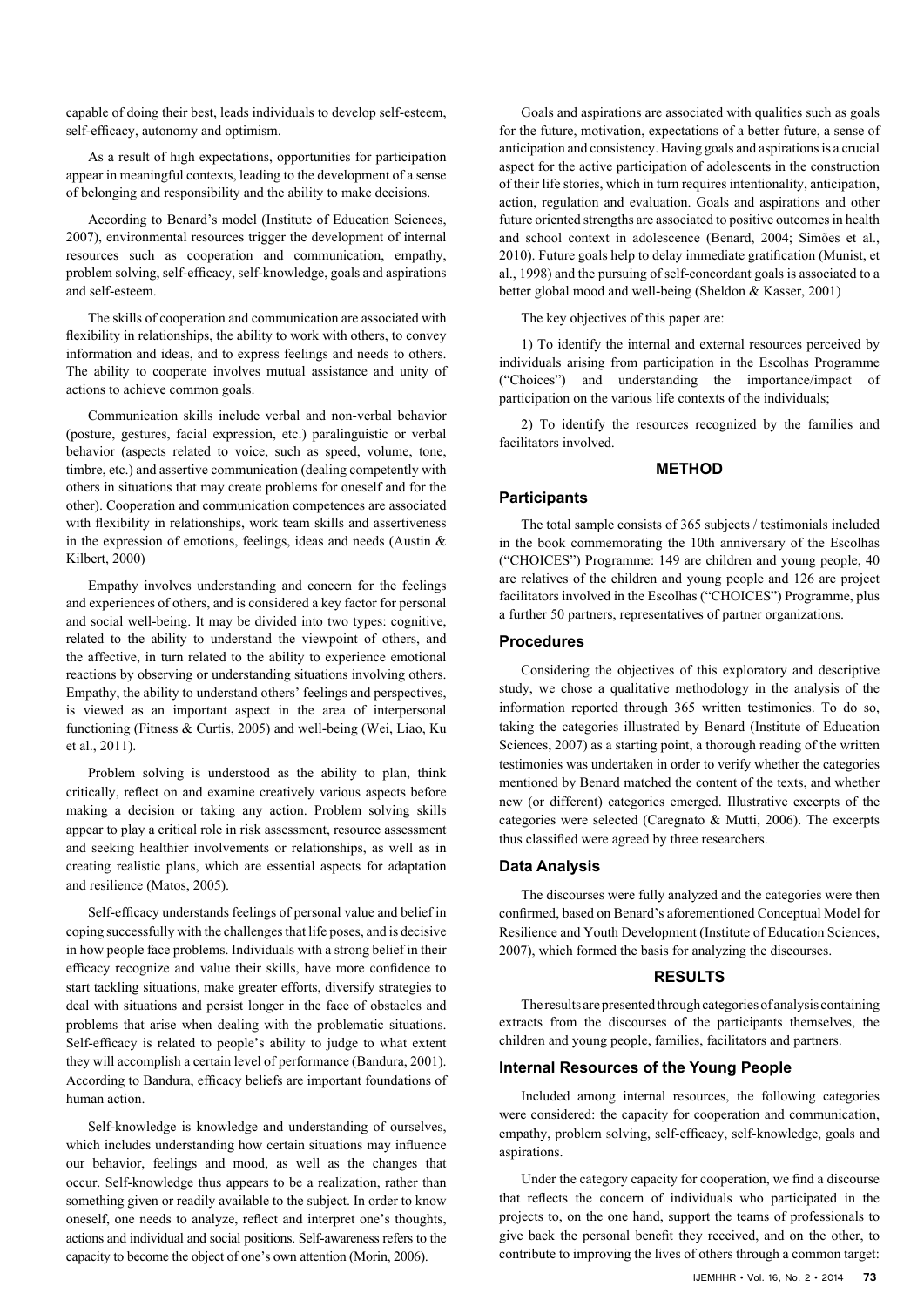"*I do my part, I participate in all activities and I help other colleagues to study*." (p.12)

"*Today we're united in support of one target: to learn from each other*". (p.15)

"*I always try to do for the project as much as it did for me*." (p.24)

One of the benefits of the project identified by the participants was an improved ability to communicate, both in terms of how they relate to others and greater ease in speaking of themselves and/or expressing their feelings.

"*Now I can even express my feelings without crying and I strive harder to achieve my goals*." (p.16)

"*I've learned how to act, how to speak and how to respect my elders, which was something I'd never learned to do*." (p.17)

"*The project helped me to better understand the things of life and to socialize and share*". (p.9)

The participants in the various projects have shown improved empathy in relation to the difficulties of others, in particular those of an economic and social nature.

"*I also like being able to help those more in need than I am... helping is an unforgettable experience*." (p.10)

"*I always try to encourage the youngest to join the project, as it's there that they'll find opportunities, good advice and more resources to advance in their education*." (p.13)

"*I've improved my social interaction, today, I'm more attentive to the problems of others*." (p.42)

"*I've learned to put myself in the place of others, to respect other cultures and even to speak a new language*." (p.45)

Individuals relate participating in the projects to the ability to solve and perceive problems, in particular at a personal, academic and professional level.

"*The project helped me to better understand the things of life and to socialize more and share*". (p.9)

"*It helped me to grow up, changed the way I acted, and today, I have a more relaxed attitude towards problems*." (p.19)

"*Now, I can solve problems more easily, I'm more outgoing, lively, sociable*." (p.25)

"*In addition to support at school, it helped me cope with the unbearable problems I had at home and put me on a more promising career path*." (p.40)

The individuals seem to consider themselves to have greater selfefficacy in solving problems, revealing in the discourses that they consider themselves agents when they need to address problems, and considering it a benefit on a personal, academic and professional level.

"*I have evolved as a person and today I'm quite autonomous regarding making my own decisions, as well as dealing with the bureaucracy that we face on a day to day basis*." (p. 13)

"*The project helped me to discover that we are all different from each other, and we have to know how to deal with that fact*." (p. 15)

"*The project has changed my life and prevented me from getting into trouble*." (p.17)

**74** de Matos • Ten Years of "Choices" in Portugal... In relation to self-knowledge, this category is very common in the discourse of the participants and almost all individuals refer to the importance of the project in terms of the way they see themselves and the influence of the changes they have undergone on the other

areas of their lives, such as the social, academic and professional aspects

"*I learned that, only through personal effort, whether in terms of studying or working, can you be someone in life*." (p.7)

"*The activities to which we have access have allowed me to make solid friendships, build my place in the group, respect and be respected...*" (p.10)

"*It helped me to grow up, changed the way I acted, and today, I have a more relaxed attitude towards the problems*." (P.19)

The individuals show a positive attitude towards the future and their aspirations, and, in some cases, can identify their personal and professional targets.

"*I'm battling for a better future, as I study and work and, in parallel, I participate as a volunteer in social action projects*." (p.7)

"*In the future, I'd like to be able to help countries in trouble, end wars around the world and support deprived children... make a difference.*" (p.9)

"*I am well aware of the reality that surrounds us and I know that now, while I'm young, is the ideal time to plan what I want to do with my life*." (p.13)

"*The project invested in me and that gave me a perspective on life, as well as a more open outlook on the world*." (p.27)

"*From there, I became interested in studying, set myself new targets and reassessed my goals . To have the stable life I want, I had to change my attitude*". (p.37)

 "*In terms of school, the project motivated me achieve academic success. I failed several times and had poor results in almost all subjects. This is the first year I passed everything"*. (p.23)

## **External Resources of Young People**

New opportunities, social participation and new social support networks

"*In this sense, even today, I'm thankful for having had the opportunity to interact with people who instilled in me values such as tolerance and respect for differences.*" (p.7)

"*I owe a lot to the project for having helped me to see life more clearly due to the exchanges they offered me and different regions, contributing to my personal growth.*" (p.20)

"*This is my second home, as they always did so much for me...*" (p.11)

"*The project team is with us for fun, to study, to vent our frustrations, to make decisions, for everything*." (p.15)

"*All this was only possible with the support of the project facilitators, as it was them that referred me to a Vocational Catering Course, helped me look for a job and also develop catering workshops*." (p.26)

"*It's a learning space where young people and adults have access to information technology*." (p.20)

"*The social changes in the area are visible: parents are more present in the lives of their children, the behaviour of some children and young people has improved, everyone can access education, new prospects and life goals.*" (p.24)

# **The Escolhas ("CHOICES") Resources as Viewed by Relatives**

The Escolhas ("CHOICES") Programme involves relatives in its projects together with the young people, encouraging: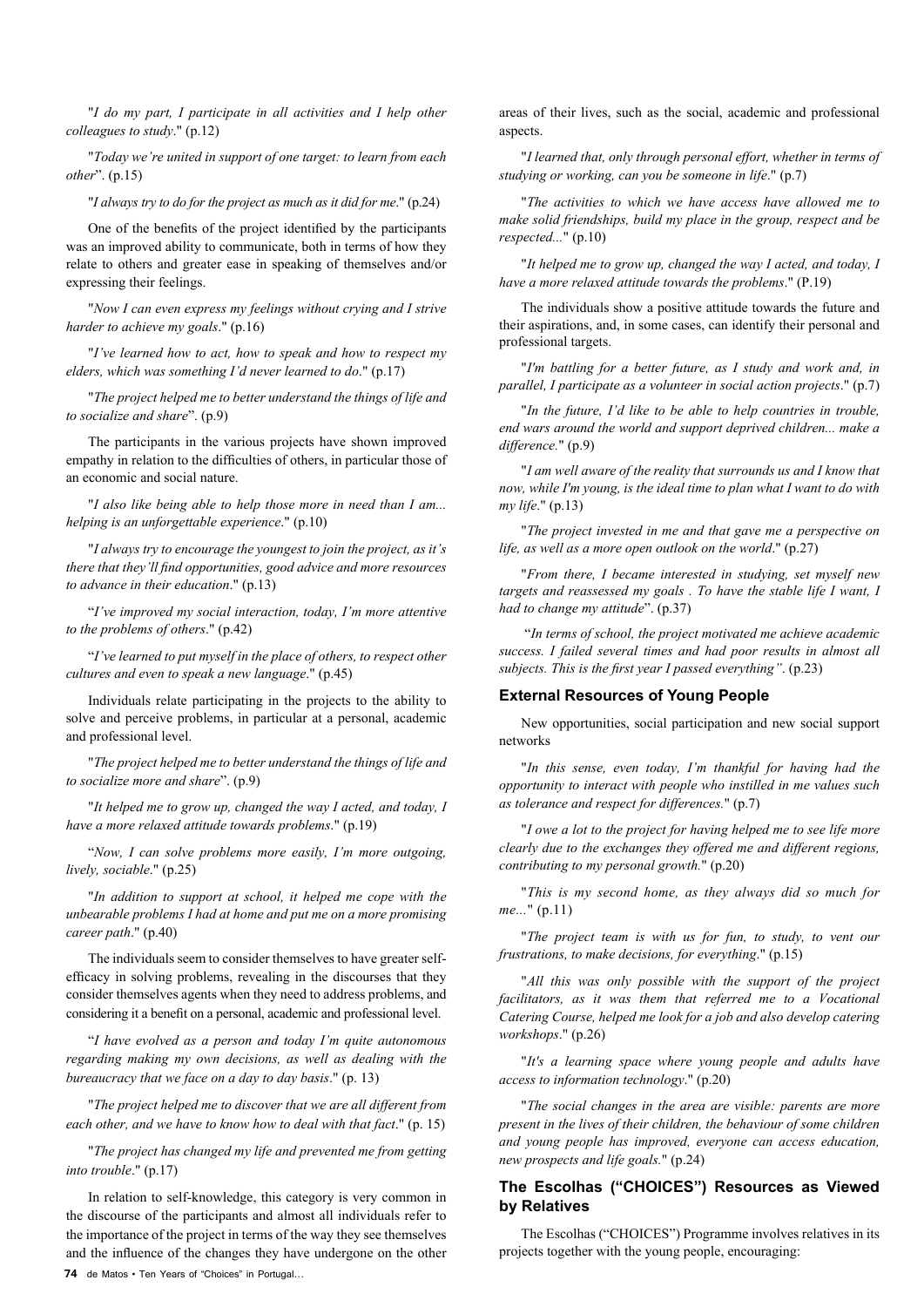(1) The promotion of affective relationships between parents and children;

(2) The creation of more positive expectations for the parents in relation to their children's future; and

(3) The young people's opportunity to participate and contribute.

According to the analysis of the discourse of relatives of the children and young people, the following categories emerge, some of which also form part of the above-mentioned model.

## *Affective Bonds*

The discourses of the "relatives" group show that the Escolhas ("CHOICES") Programme is highly valued by the relatives.

According to this group, the Escolhas ("CHOICES") Programme promoted:

#### *Communication*

"*This in noted in everything, even in the relationship with my children... I've learned to talk to them and be calmer*." (p.147)

"*Family dialogue has also been encouraged*." (p.151)

*The affective relationship*:

"*Now, I know how to manage the practicalities of everyday life: I've learned how to save, how to deal with the home, to act in situations of ill health, as well as to relate better with my children.*" (p.145)

"*I've learned to be a good mother and be more attentive to their problems.*" (p.153)

#### *Family participation in the children's academic life*

"*This project has helped us, as parents, to be more aware of how to educate our children, to provide them with a better family environment and therefore a context more conducive to studying and improving their grades.*" (p. 143)

"*Before this project, the young people of the district didn't have any kind of activity and we had no one to turn to when we needed help with education. In my particular case, my son couldn't read and he ended up crying because he didn't want to go*". (p.148)

"*In my relationship with my son, everything is going better... I've also changed... I try to be more present and study with him.*" (p.152)

## *High Expectations*

## *Self-efficacy*

"*My daughter is now a Community Facilitator for the Project. It gives me great pride to see this development".* (p.149)

## *Optimism*

"*It is imperative that our children learn from school, friends, teachers and facilitators, in order to have a different future. Now it's possible! And I know that when we need them, they'll be there for us"*. (p.146)

"*I don't want my children's lives to be lacking in affection and good values. I'm going to fight for it!".* (p.153)

#### *Autonomy*

*"... interaction within the project, the teachings of the Facilitators and the improvement in family relationships have contributed to making a positive change in their behaviour. They are more socially integrated. Families are encouraged to be more independent and, in* 

*turn, to transmit a more confident and secure outlook to the children, raising them with more rules and setting targets"*. (p.143)

"*The relationship I have with my daughter has been strengthened. Before, I wouldn't let her go out alone and I overprotected her, but after she joined the group, I could relax more... finally, she was participating in something useful, fun and in a safe environment. (...) It's improved a lot in this regard, and I trust her more"*. (p. 154).

# *Self-esteem*

"*All the activities created lead to the betterment of the children and young people assume a central role in fostering healthy development and lead them to establish their own objectives. Selfesteem increases and moral values are acquired, such as respect for others, organization and tolerance".* (p.150)

#### *Opportunities for participation*

"*The kids learn to deal with computers and even help adults*  when they have a problem and don't know how to solve it". (p. 148)

"*Family dialogue is also encouraged. They share their knowledge with us and we learn too*". (p. 151)

*"I can now make the most of the time I'm with my daughters, and that's very rewarding... one of them has even taught me how to work with the computer*"*.* (p.152)

"*My son has special needs and he can learn new activities, acquire new knowledge and visit places he's never been to. We all realize the importance of keeping leisure time occupied with activities that enrich us*". (p. 145)

"*My daughter is happier too. In addition to school support, the recreational learning activities have been a bonus for her"*. (p.157)

In the discourses of families, it is still common to find references to developing parenting skills, resources and also the importance of the project to the community.

#### **Personal Skills of Relatives**

"*I learned how to act and how to do. It's been a highly valuable personal experience".* (p.145)

"*we are currently a community with conditions and infrastructure for children to occupy their free time in an educational and organized manner, with the help of highly competent professionals endowed with knowledge and the means to offer them ongoing support*". (p.143)

"*We all realize the importance of keeping leisure time occupied with activities that enrich us*". (p. 145)

*"Today we live in a clean house, my children walk to school, there is a family doctor and our basic needs are met".* (p.146)

"*Before, there were many children in the area who didn't respect their parents, or anyone else, and now they do".* (p.147)

"*Perhaps because of this exchange of knowledge, there is now more respect in social relationships.*" (p.148)

"*As a working mother, I owe a lot to the project. During the recent holidays, I was working and my daughter received ongoing support that she wouldn't have otherwise had*". (p.154)

# **"Escolhas ("CHOICES") Resources as Viewed by Facilitators**

In the group of facilitators, the discourses focus on the following key themes: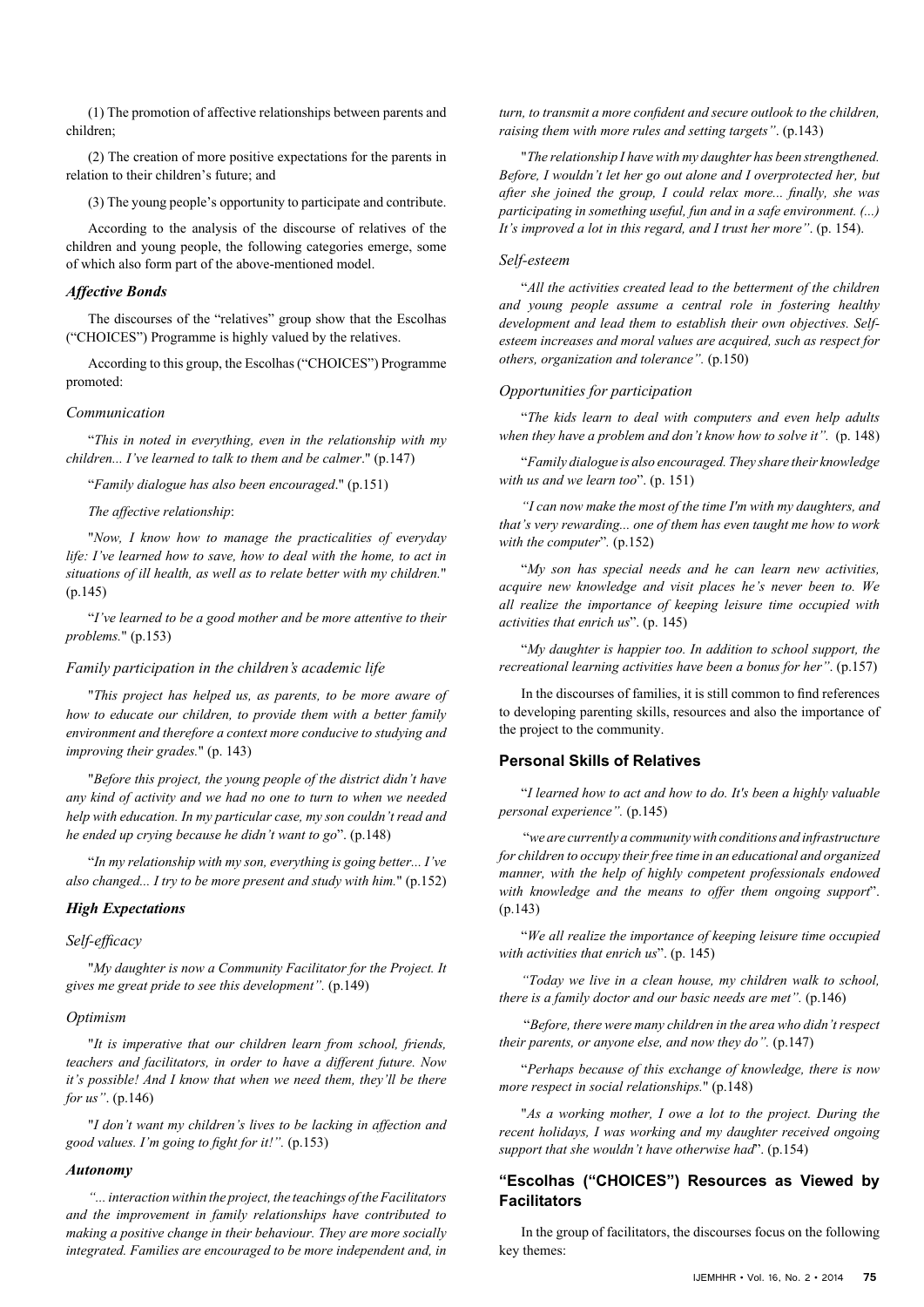(1) The meaning of the programme,

2) Personal lessons,

(3) The role or importance of the facilitator in the lives of the young people and the community, and

(4) Their motivations.

## *The meaning of the programme*

"*The Programme has grown and evolved greatly in action and mission, and everyone involved, from the children and young people, families, facilitators, institutions, volunteers, interns, with children and young people... have also grown and evolved with the Programme.programme*" (p.182)

## *Personal lessons*

"*Now at 33 I see this whole journey as grand and wonderful... it has been an experience of constant evolution and growth. The Programme has allowed me to grow professionally (challenging all my insecurities) and personally (making me a more capable person increasingly sensitive to working with children and young people)*". (p. 182)

 "*They were 10 very intense years in my professional and personal life, as over the years I grew and learned a lot from team mates, from the projects, from the young people and from the various partners that passed through the Programme.*" (p. 184)

*The importance of the facilitator in the lives of the young people and the community:* 

"*The day-to-day work undertaken with the young people, their relatives, the community and society in general makes us all realize the importance of the role each can play, whatever the context. Being able to offer support, but above all, being able to follow someone side by side in solving their problems and achieving their dreams has, without doubt, proved invaluable".* (p. 185)

"*The lessons learned and experience that has been acquired on the ground with our communities, children, young people, family members, among others, have enabled us to establish an effective commitment with everyone, working and acting according to a logic of shared accountability and sustainability in local initiatives*." (p. 187)

#### *Motivations*

"*It's taken years of hard work, but they've been years filled with moments of gratification and recognition of the work we've been undertaking in conjunction with the technical teams and partners.*" (p.184)

"*In my work, what motivates me is knowing that, through my contribution, these people have already been accepted into society. Indeed, the community I work with has already been accepted into society"*. (p.188)

"*It motivates me to know that I'm making a difference in the lives of these young people, despite having little impact on a general level, in the small details of everyday life, I feel that these young people know we're here for them*". (p. 187)

"*To manage to work with them, you need to seduce them and establish different strategies to keep them motivated. Because, apart from not being easily motivated, they have more learning difficulties than the boys from outside the area, and cannot withstand"*. (p. 191)

"*What motivates me most in this work is being able to help the children and young people in the area, because I am also one of them, despite working on the project, and I know the difficulties and needs the children and young people of the area face." (p. 193).* 

# **Escolhas ("CHOICES") Resources as Viewed by Partners**

Partners are representatives from an institution outside the Escolhas (CHOICES) Programme (e.g., residents associations, chambers, business associations and training centres), which relate to the programme and participate in the projects as representatives of these institutions through a partnership.

The discourses of the Partners focus on the following key themes:

- (1) The meaning of the programme;
- (2) Impact on communities; and

(3) Reasons for participation.

# *The meaning of the Escolhas ("CHOICES") Programme*

"*Although I haven't followed the programme since its inception, I consider it a project of great significance and of great importance within public policies related to multiculturalism and inclusion.*" (p. 358)

"*the programme has allowed me to contribute to Equal Opportunities in the development of personal, relational, educational and professional skills and to train/develop in young people the exercise of citizenship and full rights of community participation as a factor of genuine integration into society*." (p. 362).

## *Impact on communities*

"*Under our partnership, our association collaborates in conducting activities with children and young people of the area. The resident community is markedly multicultural"*. (p.357)

"*Regardless of the city and the area, social problems are always numerous and we have to try to help people find direction in this society. (...) over these nearly 4 years we've managed to certify 75 adults (34 at secondary level and 41 at the elementary level)".* (p. 359)

"*Social cohesion, citizenship, education, action, solidarity, arts, pride, optimism, equality, knowledge, inclusion, innovation, partnership, belonging, cultures, volunteering, opportunities, respect, Portuguese speaking, participation, diversity,Programme*". (p.363).

## *Reasons for participation*

"*In this community I'd like to leave the young people with a life plan, so that they can face/address the future in a different way.*" (p.357)

"*It has indeed been a pleasure working with the programme team, as well as being very enriching at a professional and human level*." (p. 358)

"*It has been a privilege to work with these projects, because, through them, we've managed to work with varied groups and it's very rewarding to feel that somehow we've also contributed towards the social integration of so many people*." (p. 359)

# **CONCLUSIONS**

The Escolhas ("CHOICES") Programme aims for the integrated development of children and young people through positive building of their development, including social, emotional, cognitive and moral competencies. The projects seek to develop the ability to integrate feelings (emotional competencies), think (cognitive competencies) and act (behavioural competencies) in order to help children and young people succeed in achieving specific goals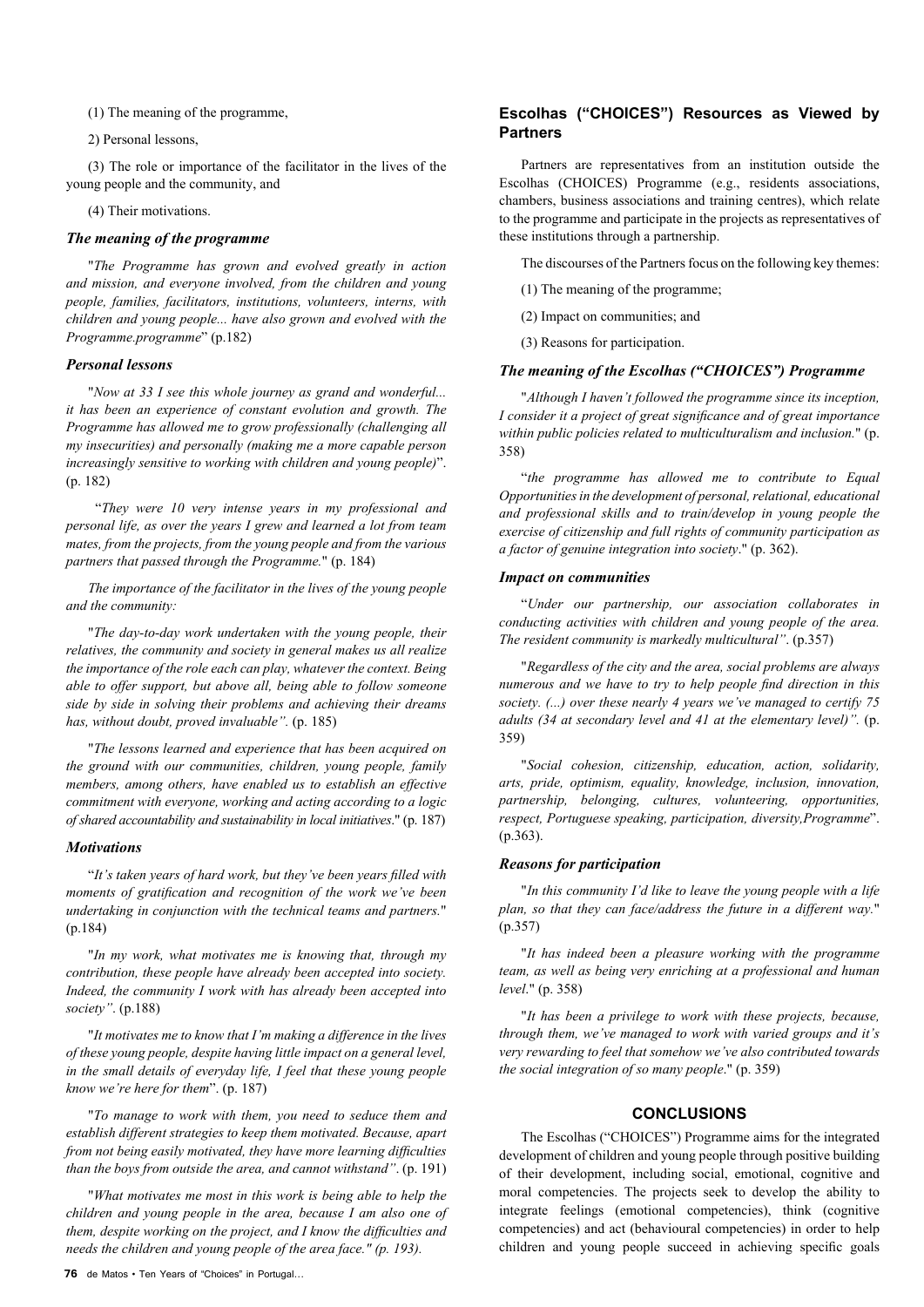that they establish and pursue. The team responsible for external assessment of the Escolhas Programme, (DINÂMIA-CET, 2012) highlights five areas of consolidated results in the following areas: 1). Widespread, generally preventive engagement in promoting school success, with results largely achieved; 2). Major engagement in and impact on personal, social and civic competencies, an area presented as promoting and providing a foundation for promoting the other results; 3). Investment in referral for vocational training and the labour market, even though the results of the latter have been hampered by a lack of employment vacancies, low qualifications and mismatches between the supply of and demand for training. This scenario requires referral to vocational training to become an end, and less of a means, for more qualified job integration; 4). A commitment to promoting digital inclusion, in some cases as a target in itself, in others as a strategy and contribution to personal, social, educational and technical empowerment; 5). Intervention in conjunction with families geared to promoting appreciation for the educational career of students and increasing their parenting skills, which, however, achieved worse than expected results, although the relative lack of outcome indicators makes

This paper sought to make a contribution to the reading of these impacts. A reading centred on the narratives of the children, young people, families, facilitators and partners who construct the Escolhas ("CHOICES") Programme on a daily basis.

Based on Benard's Conceptual Model for Resilience and Youth Development, analysis of the excerpts suggests positive developments geared to promoting learning, personal and social competencies, resilience, motivation and expectations for the future, interpersonal relationships and social participation.

Overall, and based on the narratives of the children, young people, families, facilitators and partners, the Escolhas ("CHOICES") Programme was successful in terms of impact both at a personal and family level, and in terms of the other agents and scenarios involved in promoting the social inclusion of children and young people from more deprived socioeconomic backgrounds.

The Escolhas ("CHOICES") Programme appears thus as a window of opportunity associated with the development of competencies in an environment of intra and intergenerational emotional exchange, enabling and promoting social participation and the development of realistic but positive expectations for the future. This is not about promising people "dream futures", but allowing people "to dream of the future", first of all providing a means "to dream of the future" and paving the way to achieving those dreams.

These acquired competencies may form the basis of citizens who, growing up with equal opportunities, will certainly be able to give practical meaning to the challenge of Amartya Sen (1999). Effectively, this means creating conditions within deprived communities that allow them to "remove restrictions that limit our ability to make free choices". This is true freedom.

# **Acknowledgement**

\*First published in Portuguese language at *Psychology, Health and Diseases* (Psicologia, Saúde e Doenças, at [http://www.sp](http://www.sp-ps.com/tabid/301/Default.aspx)[ps.com/tabid/301/Default.aspx](http://www.sp-ps.com/tabid/301/Default.aspx)), translated and adapted with the authorization of the editor.

# **REFERENCES**

Austin, G., & Kilbert, G. (2000). *Healthy Kids Resilience Module Report*. California: California Healthy Kids Program Office,West Ed.

- Bandura, A. (2001). Social cognitive theory: An agentic perspective. *Annual Review of Psychology*. Retrieved 20-09-2002, from www. findarticles.com
- Benard, B. (2004). *Resiliency: What have we learned?* San Francisco: WestEd.
- Benard, B. (1995). Fostering resilience in children. Retrieved June 6, 2012, from http://www.ed.gov/databases/ERIC\_Digests/ ed386327.html
- Brooks, J. (2006). Strengthening Resilience in Children and Youths: Maximizing Opportunities through the School. *Children & Schools, 28*, 69-76. <http://dx.doi.org/10.1093/cs/28.2.69>
- Caregnato, R., & Mutti, R. (2006) Pesquisa Qualitativa: Análise de discurso versus análise de conteúdo. ( *Qualitative Reseach: speach analysisi and content analysis*) *Texto Contexto Enfermagem*, *15*, 679-684.
- CET, Centro de Estudos Territoriais (2007). *Avaliação Final da 3ª Geração do Programa* (*Final evaluation 3th generation of ESCOLHAS*) Escolhas, Lisboa.
- DINÂMIA-CET (2012). *Avaliação externa da Execução técnica dos Projetos financiados pelo Programa Escolhas,* 2º Relatório de Progresso ( External evaluation of Escolhas), Escolhas, Lisboa.
- Fitness, J., & Curtis, M. (2005). Emotional intelligence and the trait meta-mood scale: Relationships with empathy, attributional, self-control, and response to interpersonal conflit. *E-Journal of Applied Psychology: Social Section, 1*, 50-62. Retrieved from [ojs.](http://ojs.lib.swin.edu.au/index.php/ejap/article/viewFile/6/15) [lib.swin.edu.au/index.php/ejap/article/viewFile/6/15](http://ojs.lib.swin.edu.au/index.php/ejap/article/viewFile/6/15)
- Institute of Education Sciences. (2007). Measuring Resilience and Youth Development: The Psycometric Properties of Health Kids Survey. *REL, 34*. Retrieved from http://ies.ed.gov/ncee/edlabs/ regions/west/pdf/REL\_2007034\_body.pdf.
- Luthar, S. S., Cicchetti, D., & Becker, B. (2000). The construct of resilience: A critical evaluation and guidelines for future work. *Child Development, 71*, 543-562. [http://dx.doi.org/10.1111/1467-](http://dx.doi.org/10.1111/1467-8624.00164) [8624.00164](http://dx.doi.org/10.1111/1467-8624.00164)
- Matos, M. G. (2005). *Comunicação e gestão de conflitos e saúde na escola*. (*Communication, conflict management ans health in school*) Lisboa: CDI/FMH.
- Matos, M.G., & Sampaio, D. (2009). *Jovens com saúde: Diálogos com uma geração*. ( *Healthy young people : dialogue with one generation*) Lisboa: Texto Editores.
- Matos, M. G., Gaspar, T., Ferreira, M., Tomé, G., Camacho, I., Reis, M., Melo, P., Simões, C., Machado, R., & Ramiro, L. (2011). Programa de promoção de competências pessoais e sociais, autoregulação e capital social com adolescentes ( *Promoting personal and social competences, self-regulation and social capital with adolescents*) . *Journal of child and adolescent Psychology, 3*, 165-187.
- Matos, M.G., Gaspar, T., Ferreira, M., Tomé, G., Camacho, I., Reis, M., Melo, P., Simões, C., Machado, R., Ramiro, L., & Equipa Aventura Social (2012). Keeping a focus on self-regulation and competence: "find your own style", A school based program targeting at risk adolescents*. Journal of Cognitive and Behavioral Psychotherapies*, *12,* 39-48.
- Matos, M.G., & Tomé, G. (Coord.) (2012a). *Aventura Social: Promoção de Competências e do Capital Social para o Empreendedorismo com Saúde na Escola e na Comunidade*: Estado da arte (vol 1) (*Promoting competences and social capital towards a healthy entrepeneurship in school and in the society:state of art, vol 1*) . Lisboa: Placebo Editora.